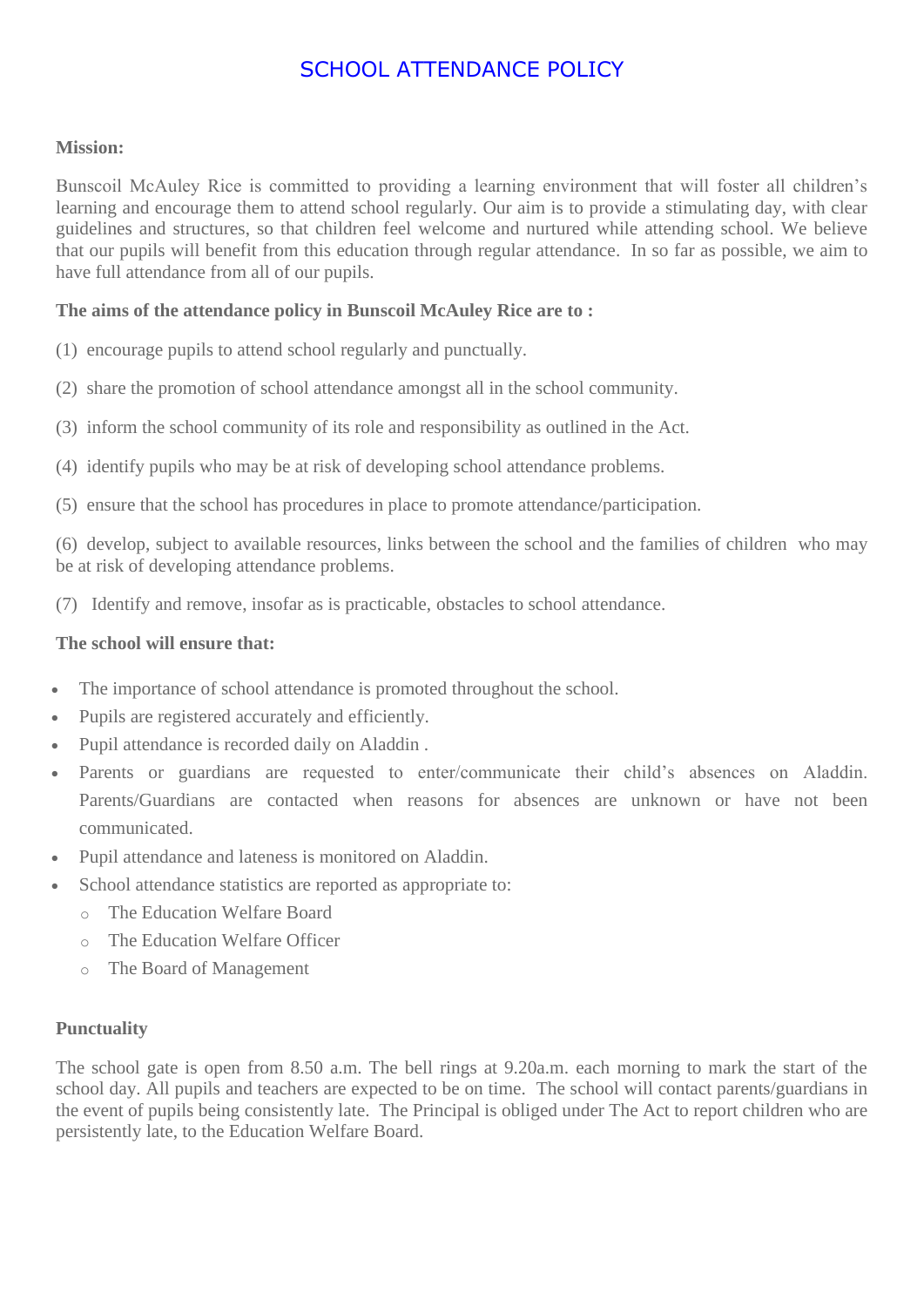## **Guidance for Parents**

Section  $(21)$  (9)] of the Act states that: "a pupil's absence can only be authorised by the Principal when the child is involved in activities organised by the school or in which the school is involved". The school principal cannot authorise a child's absence for holidays during school time. However, it is essential that parents inform the school of such arrangements.

Reasons for pupils' absences must be communicated in writing, by parents/guardians to the school and will be retained by the school. To facilitate this, such communications should not be in the homework diary, but preferably on Aladdin. If a note is written in a homework diary, it must be photocopied and the copy must be sent to the school office. If a child is absent, when the child returns to school s/he should give/send in sick cert when applicable. These notes will form a record which may be inspected by the Education Welfare Officer on a visit to the school.

# **Parents/guardians can promote good school attendance by:**

- Ensuring regular and punctual school attendance.
- Working with the school and education welfare service to resolve any attendance problems;
- Making sure their children understand that parents support/approve of school attendance;
- Discussing planned absences with the school.
- Refraining, if at all possible, from taking holidays during school time
- Showing an interest in their children's school day and their children's homework.
- Encouraging them to participate in school activities.
- Praising and encouraging their children's achievements.
- Instilling in their children, a positive self-concept and a positive sense of self-worth.
- Informing the school in writing of the reasons for absence from school.
- Ensuring, insofar as is possible, that children's appointments (with dentists etc), are arranged for times outside of school hours.
- Contacting the school immediately, if they have concerns about absence or other related school matters.
- Notifying, in writing, the school if their child/children, particularly children in junior classes, are to be collected by someone not known to the teacher.
- Similarly any day a bus child is not going home on the bus the school must be informed.

## **Pupils**

Pupils have the clear responsibility to attend school regularly and punctually.

Pupils should inform staff if there is a problem that may lead to their absence.

Pupils are responsible for promptly passing on absence notes from parents to their class teacher.

Pupils are responsible for passing school correspondence to their parents, on the specified day. Text messaging is also used by the school to communicate with parents.

**Aladdin is our principal portal for parents/guardians to communicate their child's absences from school.**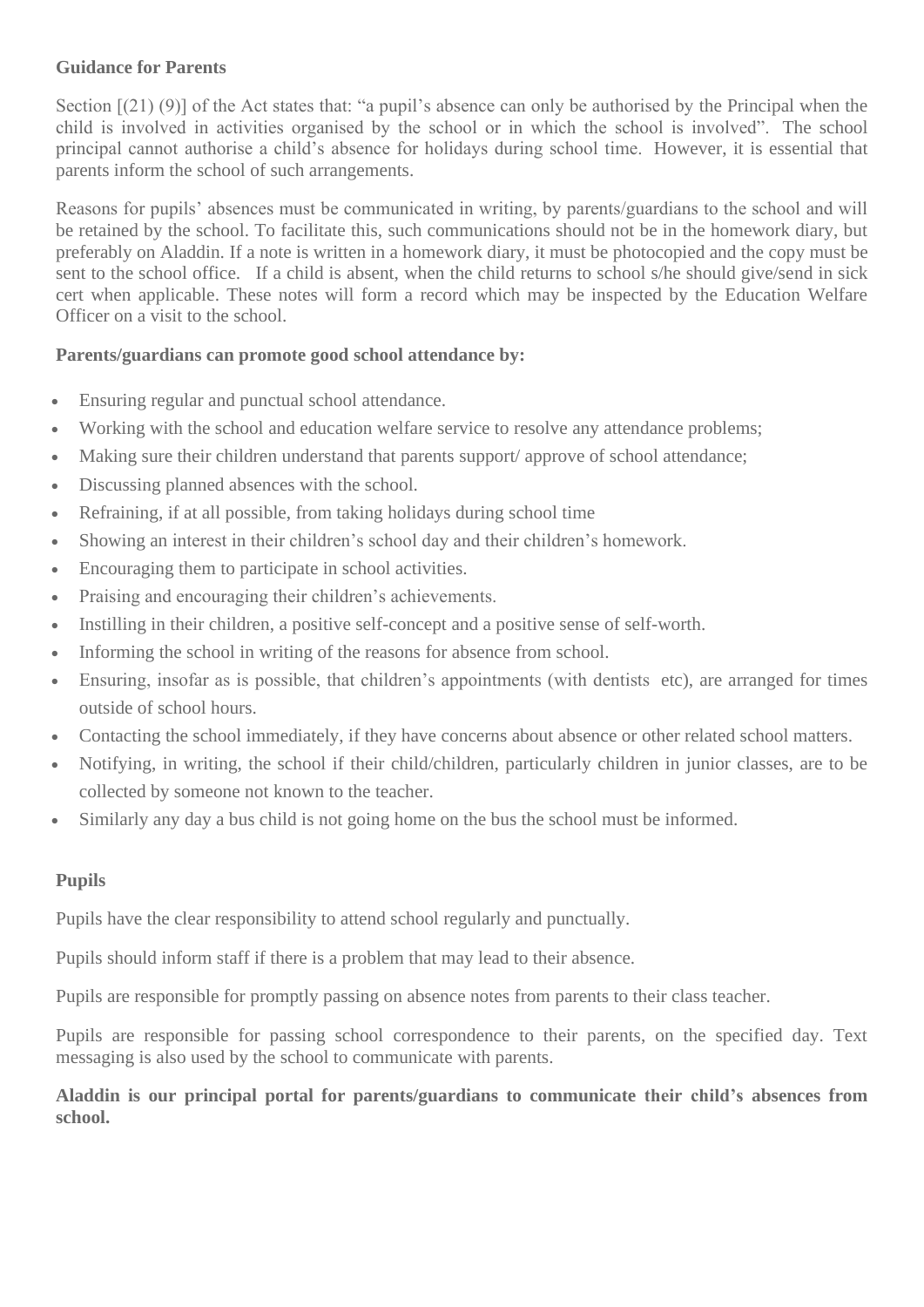# A strategy for promoting good school attendance:

The Board of Management is committed to providing a positive school atmosphere which is conducive to promoting good school attendance. In this regard:

- The school curriculum, insofar as is practicable, is flexible and relevant to the needs of the individual child.
- The school will promote development of good self-concept and self-worth in the children.
- Support for pupils, who have special educational needs, are in place in accordance with Department of Education & Science guidelines.
- Internal communication procedures are in place to inform teachers of the special needs of pupils.
- A special reward system will be introduced for promoting good attendance at school.
- The assistance of the Education Welfare Officer will be utilised.
- The attendance rates of pupils will be monitored by the class teacher in the first instance, and the class teacher will notify the Principal of any concerns regarding the attendance of any child. This will be done through the Aladdin schools system. The principal will use this system to monitor attendance.
- Pupils with a poor attendance record will, insofar as is practicable, be supported in an effort to improve their attendance.

# School Principal

The School Principal will:

- Ensure that the school register of pupils is maintained in accordance with regulations.
- Inform the Education Welfare Officer:
	- o If a pupil is not attending school regularly.
	- o When a pupil has been absent for 20 or more days during the course of a school year.
	- o If a pupil has been suspended for a period of six or more days.
	- o When a pupil's name is removed from the school register.
- Inform a parent of a decision to contact the Education Welfare Officer of concerns regarding a pupil.
- Insofar as is practicable, promote the importance of good school attendance among pupils, parents and staff.

## Class Teacher

The class teacher will:

- Maintain the school roll-book in accordance with procedure. Fill out absences on the Aladdin system with details of reasons for absences each day.
- Keep a record of explained and unexplained absences.
- Promote a reward system for pupils with exceptional attendance.
- Encourage pupils to attend regularly and punctually.
- Inform the Principal of concerns s/he may have regarding the attendance of any pupil.